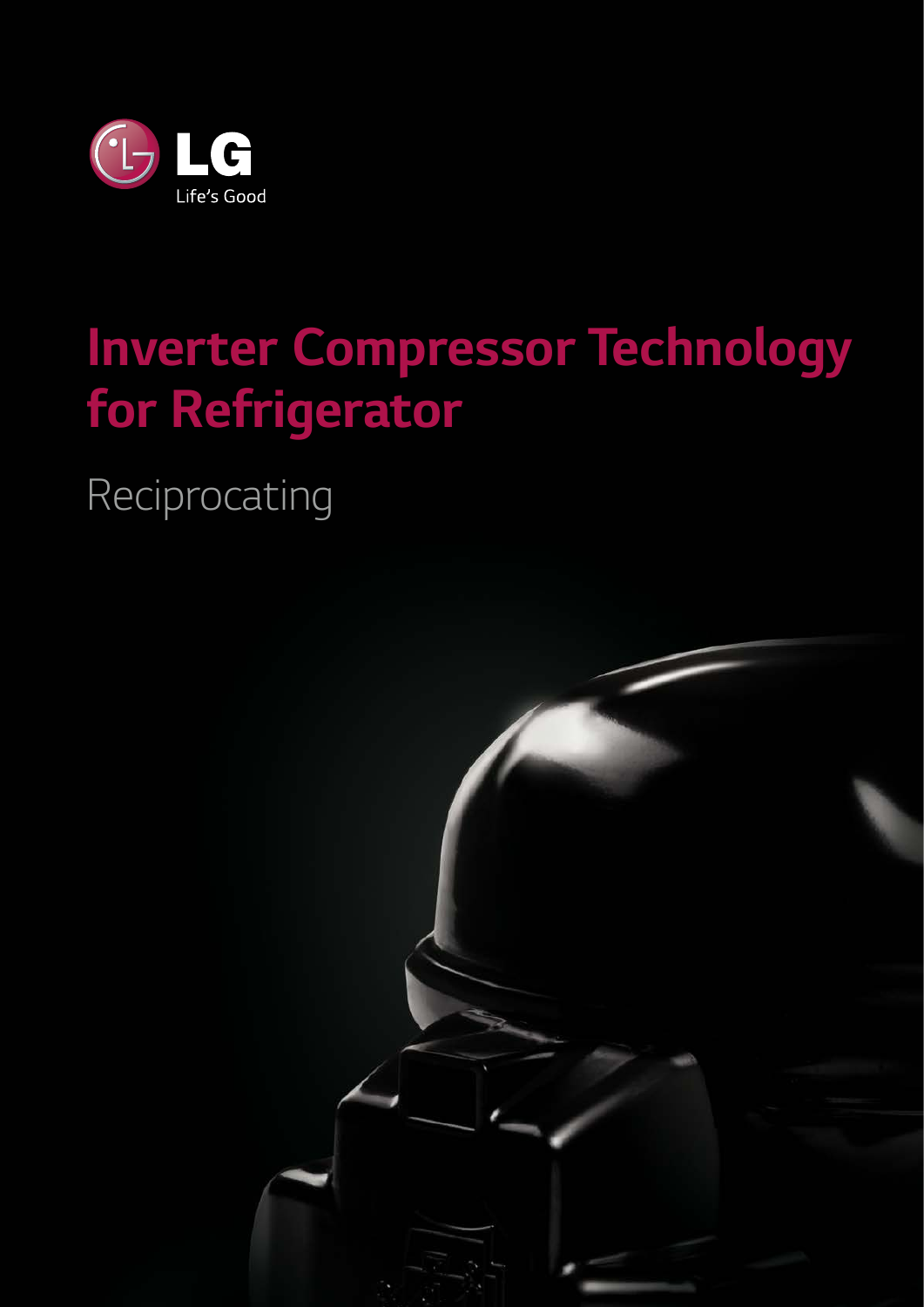### *Technology*

*LG compressors are continuously evolving group of high-precision machining and assembly technologies from accumulated techniques for generating sustainable world best compressor. Especially we are enabling to give our customers technical support in order to provide best performance compressor through design mechanism and produce key technology of compressor, inverter motor and drive that makes you to achieve optimized product.* 

### *Customer Support*

*LG compressors promise to deliver a satisfaction level for all your business stage from research, development to the spec-in that exceeds our customers expectations, and strives to provide the highest value to our customers through a fast, accurate and differentiated service & solution as your business partner.*





### *Quality*

*With the product quality and safety evaluation system that performs basic quality and safety evaluation for products at every production stage. Under the quality gate system, all our products undergo a safety check at each quality gate based on a checklist, preventing shipments of products with quality or safety issues. We also have achieved recognition our quality and sustainability from Europe, North America, China and Japan.* 

## *Why LG Inverter Compressor*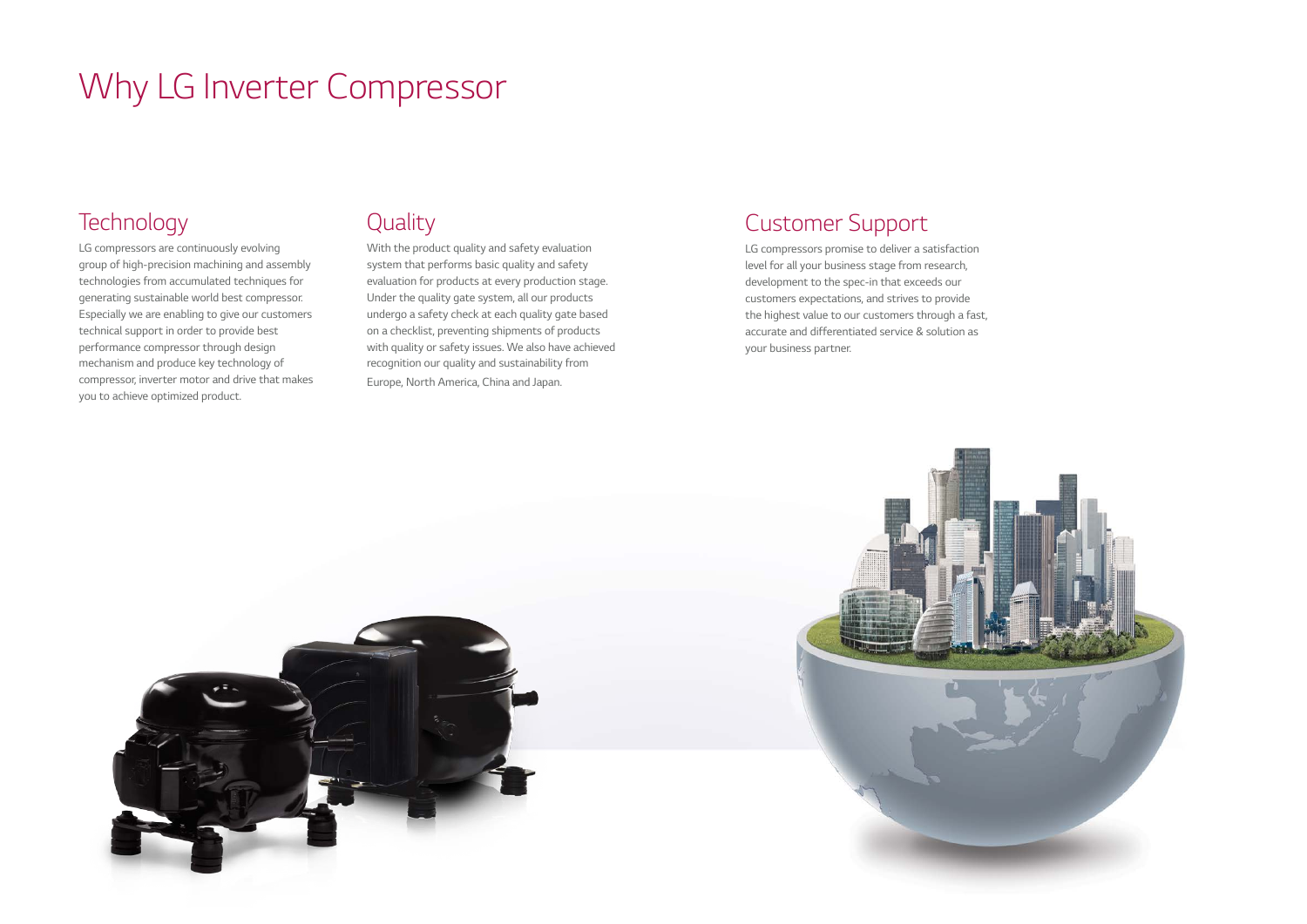

## *Reciprocating Inverter*

### *Nomenclature*

### *Feature*

#### *BMG Series*

*Sleeve-less aluminum connecting Rod*



#### **High efficiency**

- *New connecting-rod design*
- *Ball bearing*
- High efficiency BLDC motor



#### *Wide operating range*

- *New oil pumping system*
- *1,200~4,500rpm*

#### *Lowest operating sound*

- New muffler design
- *Low pulsation and vibration*

#### *Compact size*

• *Height 139mm*



**New suction muffler**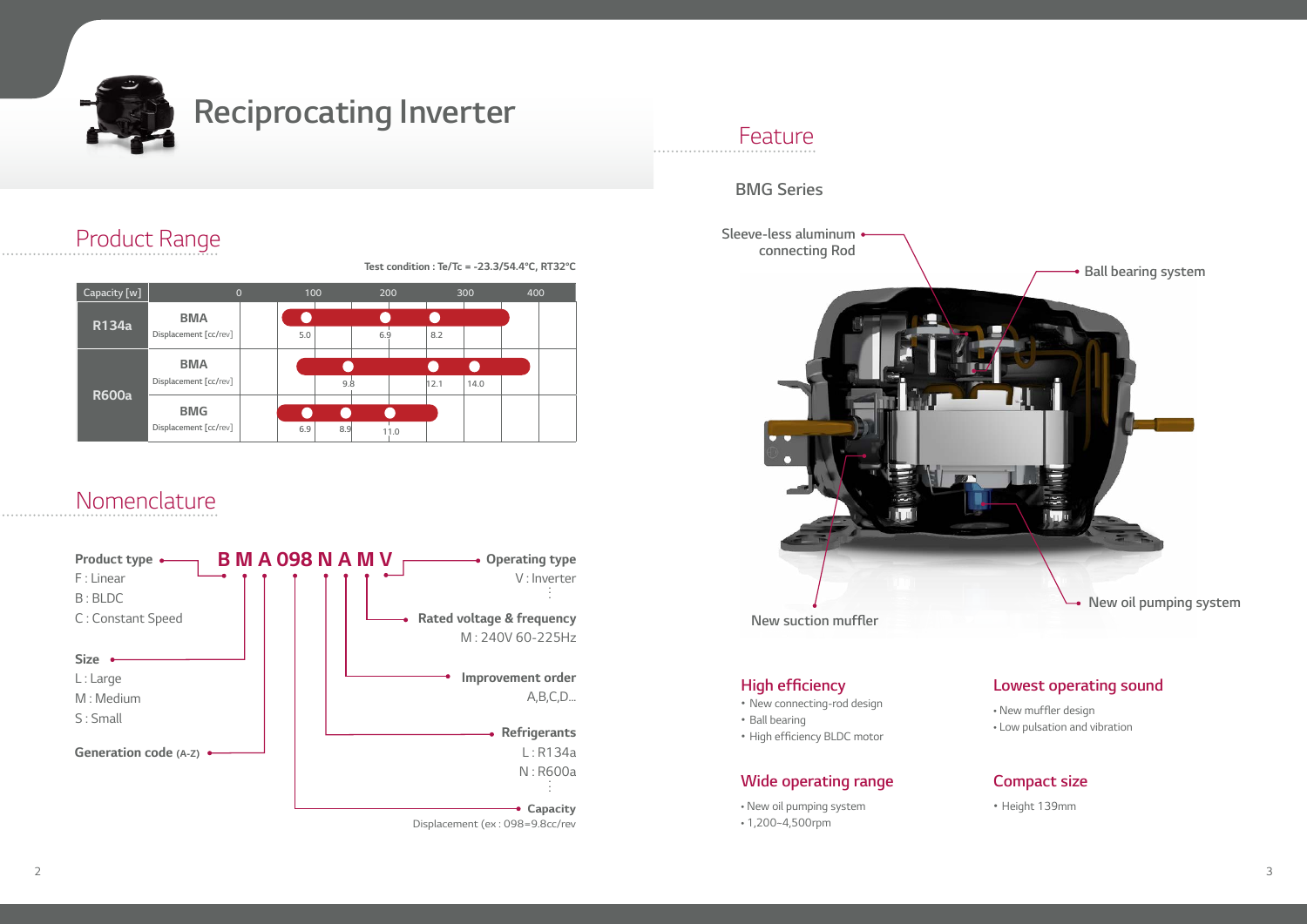*154*

|             |            |                                 |                       |                   |                                                    |            |                          |                          | Operating condition                                  |            |                         |                | <b>Dimension</b> |  |
|-------------|------------|---------------------------------|-----------------------|-------------------|----------------------------------------------------|------------|--------------------------|--------------------------|------------------------------------------------------|------------|-------------------------|----------------|------------------|--|
| Refrigerant | Series     | <b>Model</b>                    | <b>Speed</b><br>range | <b>Speed</b>      | Te/Tc = -23.3/54.4 $^{\circ}$ C, RT32 $^{\circ}$ C |            |                          |                          | Te/Tc = -23.3/40.6 $^{\circ}$ C, RT32.2 $^{\circ}$ C |            |                         |                |                  |  |
|             |            |                                 |                       |                   |                                                    | Capacity   | <b>EER</b>               | <b>COP</b>               |                                                      | Capacity   | <b>EER</b>              | <b>COP</b>     | Height           |  |
|             |            |                                 | [ <i>rpm</i> ]        | [ <sub>pm</sub> ] | [Btu/hr]                                           | [Watts]    | [Btu/Whr]                | [W/W]                    | [Btu/hr]                                             |            | [Watts] [Btu/Whr] [W/W] |                | [mm]             |  |
|             |            | <b>BMA050LAMV</b><br>BMA069LAMV | 1,200~4,500           | 4,500             | 760                                                | 223        |                          | $\overline{\phantom{a}}$ | 826                                                  | 242        |                         |                | 172              |  |
|             |            |                                 |                       | 3,000             | 507                                                | 148        | 5.99                     | 1.76                     | 551                                                  | 161        | 7.50                    | 2.20           |                  |  |
|             |            |                                 |                       | 1.800             | 323                                                | 95         | 6.33                     | 1.86                     | 351                                                  | 103        | 7.93                    | 2.32           |                  |  |
|             |            |                                 |                       | 1,500             | 264                                                | 77         | 6.34                     | 1.86                     | 287                                                  | 84         | 7.94                    | 2.33           |                  |  |
|             |            |                                 | 1,200~4,500           | 4,500<br>3,000    | 1,049<br>699                                       | 307<br>205 | $\sim$<br>5.99           | $\sim$<br>1.76           | 1,140<br>760                                         | 334<br>223 | $\sim$<br>7.50          | $\sim$<br>2.20 | 172              |  |
|             |            |                                 |                       | 1.800             | 446                                                | 131        | 6.33                     | 1.86                     | 485                                                  | 142        | 7.93                    | 2.32           |                  |  |
|             |            |                                 |                       | 1,500             | 364                                                | 107        | 6.34                     | 1.86                     | 396                                                  | 116        | 7.94                    | 2.33           |                  |  |
| R134a       |            |                                 |                       | 4,500             | 1,049                                              | 307        | $\sim$                   | $\sim$                   | 1,140                                                | 334        | $\sim$                  | $\sim$         |                  |  |
|             | <b>BMA</b> | BMA069LHMV                      | 1,200~4,500           | 3,000             | 699                                                | 205        | 5.66                     | 1.66                     | 760                                                  | 223        | 7.17                    | 2.10           | 172              |  |
|             |            |                                 |                       | 1,800             | 446                                                | 131        | 6.00                     | 1.76                     | 485                                                  | 142        | 7.60                    | 2.23           |                  |  |
|             |            |                                 |                       | 1,500             | 364                                                | 107        | 6.05                     | 1.77                     | 396                                                  | 116        | 7.65                    | 2.24           |                  |  |
|             |            |                                 |                       | 4,500             | 1,250                                              | 366        | $\overline{\phantom{a}}$ | $\sim$                   | 1.359                                                | 398        | $\sim$                  | $\sim$         |                  |  |
|             |            | BMA082LAMV                      | 1,200~4,500           | 3,000             | 833                                                | 244        | 5.99                     | 1.76                     | 906                                                  | 265        | 7.50                    | 2.20           | 180              |  |
|             |            |                                 |                       | 1,800<br>1.500    | 540<br>452                                         | 158<br>132 | 6.33<br>6.40             | 1.86<br>1.88             | 587<br>492                                           | 172<br>144 | 7.93<br>8.00            | 2.32<br>2.34   |                  |  |
|             |            |                                 |                       |                   |                                                    |            |                          |                          |                                                      |            |                         |                |                  |  |



*135 149* 

*71* 

*BMA*



*BMG*

*149 135*

 $49$ 

**135** 



*92*

*21 21*

*71 77*



*Unit : mm*

*4*

|              |               |                   |                       |                | <b>Operating condition</b>                         |               |                          |             |                                               |           |               |                          |               |  |
|--------------|---------------|-------------------|-----------------------|----------------|----------------------------------------------------|---------------|--------------------------|-------------|-----------------------------------------------|-----------|---------------|--------------------------|---------------|--|
|              |               | <b>Model</b>      | <b>Speed</b><br>range | <b>Speed</b>   | Te/Tc = -23.3/54.4 $^{\circ}$ C, RT32 $^{\circ}$ C |               |                          |             | Te/Tc = $-29/31^{\circ}$ C, RT25 $^{\circ}$ C |           |               |                          | Dimension     |  |
| Refrigerant  | <b>Series</b> |                   |                       |                | Capacity                                           |               | <b>EER</b>               | <b>COP</b>  | Capacity                                      |           | <b>EER</b>    | <b>COP</b>               | <b>Height</b> |  |
|              |               |                   | [ <sub>rpm</sub> ]    | [rpm]          | <b>Btu/hrl</b>                                     | <b>Natts1</b> | [Btu/Whr]                | <b>M/WI</b> | <b>IBtu/hr1</b>                               | [Watts]   | [Btu/Whr]     | <b>NWW</b>               | [mm]          |  |
|              |               |                   |                       | 4,500          | 915                                                | 268           | ÷,                       | ÷.          | 801                                           | 234       | $\sim$        | $\overline{\phantom{a}}$ |               |  |
|              |               | BMA098NAMV        |                       | 3,000          | 627                                                | 184           | 6.76                     | 1.98        | 548                                           | 161       | 7.77          | 2.28                     | 172           |  |
|              |               |                   | 1,200~4,500           | 1,800          | 376                                                | 110           | 7.10                     | 2.08        | 329                                           | 96        | 8.17          | 2.39                     |               |  |
|              |               |                   |                       | 1,500          | 318                                                | 93            | 6.80                     | 1.99        | 278                                           | 81        | 7.82          | 2.29                     |               |  |
|              |               |                   |                       | 4,500          | 915                                                | 268           | $\sim$                   |             | 801                                           | 234       | $\sim$        | $\sim$                   |               |  |
|              | <b>BMA</b>    | BMA098NHMV        | 1,200~4,500           | 3,000          | 627                                                | 184           | 6.46                     | 1.89        | 548                                           | 161       | 7.43          | 2.18                     | 172           |  |
|              |               |                   |                       | 1,800          | 376                                                | 110           | 6.80                     | 1.99        | 329                                           | 96        | 7.82          | 2.29                     |               |  |
|              |               |                   |                       | 1,500          | 318                                                | 93            | 6.50                     | 1.90        | 278                                           | 81        | 7.48          | 2.19                     |               |  |
|              |               |                   |                       | 4,500          | 1,115                                              | 327           | $\sim$                   |             | 976                                           | 286       | $\bar{a}$     | $\overline{\phantom{a}}$ | 172           |  |
|              |               | BMA121NAMV        | 1,200~4,500           | 3,000          | 810                                                | 237           | 6.66                     | 1.95        | 709                                           | 208       | 7.66          | 2.24                     |               |  |
|              |               |                   |                       | 1,800          | 486                                                | 142           | 7.00                     | 2.05        | 425                                           | 125       | 8.05          | 2.36                     |               |  |
|              |               |                   |                       | 1,500          | 392                                                | 115           | 6.90                     | 2.02        | 343                                           | 100       | 7.94          | 2.32                     |               |  |
|              |               |                   |                       | 4,500          | 566                                                | 166           | $\overline{\phantom{a}}$ | ÷.          | 497                                           | 146       | $\mathcal{L}$ | ÷.                       |               |  |
|              |               | BMG069NAMV        | 1,200~4,500           | 3,000          | 443                                                | 130           | 7.02                     | 2.06        | 388                                           | 114       | 8.12          | 2.38                     | 139           |  |
|              |               |                   |                       | 1,800          | 265                                                | 78            | 7.35                     | 2.15        | 233                                           | 68        | 8.50          | 2.49                     |               |  |
|              |               |                   |                       | 1,500          | 221                                                | 65            | 7.29                     | 2.14        | 194                                           | 57        | 8.42          | 2.47                     |               |  |
|              |               |                   |                       | 4,500          | 566                                                | 166           |                          |             | 497                                           | 146       | L.            |                          | 139<br>139    |  |
| <b>R600a</b> |               | <b>BMG069NHMV</b> | 1.200~4.500           | 3,000          | 443                                                | 130           | 6.33                     | 1.86        | 388                                           | 114       | 7.32          | 2.15                     |               |  |
|              |               |                   |                       | 1,800          | 265                                                | 78            | 6.62                     | 1.94        | 233                                           | 68        | 7.66          | 2.24                     |               |  |
|              |               |                   |                       | 1,500          | 221                                                | 65            | 6.56                     | 1.92        | 194                                           | 57        | 7.57          | 2.22                     |               |  |
|              |               |                   |                       | 4,500          | 731<br>570                                         | 214           | $\sim$<br>7.10           | 2.08        | 642<br>502                                    | 188       | $\sim$        | $\sim$<br>244            |               |  |
|              |               | BMG089NAMV        | 1.200~4.500           | 3,000          | 341                                                | 167<br>100    | 7.43                     | 2.18        | 300                                           | 147<br>88 | 8.31<br>8.70  | 2.55                     |               |  |
|              |               |                   |                       | 1,800<br>1,500 | 287                                                | 84            | 7.37                     | 2.16        | 249                                           | 73        | 8.63          | 2.53                     |               |  |
|              | <b>BMG</b>    |                   |                       | 4,500          | 731                                                | 214           | $\sim$                   |             | 641                                           | 188       | $\sim$        | $\mathbf{r}$             |               |  |
|              |               |                   | 1,200~4,500           | 3,000          | 571                                                | 167           | 6.39                     | 1.87        | 501                                           | 147       | 7.48          | 2.19                     |               |  |
|              |               | BMG089NHMV        |                       | 1,800          | 343                                                | 100           | 6.71                     | 1.96        | 300                                           | 88        | 7.80          | 2.30                     | 139           |  |
|              |               |                   |                       | 1,500          | 285                                                | 84            | 6.63                     | 1.94        | 250                                           | 73        | 7.76          | 2.27                     |               |  |
|              |               |                   |                       | 4,500          | 884                                                | 259           | ä,                       |             | 775                                           | 227       |               |                          |               |  |
|              |               |                   |                       | 3,000          | 681                                                | 200           | 7.02                     | 2.06        | 597                                           | 175       | 8.16          | 2.39                     |               |  |
|              |               | <b>BMG110NAMV</b> | 1,200~4,500           | 1,800          | 420                                                | 123           | 7.27                     | 2.13        | 369                                           | 108       | 8.45          | 2.48                     | 139           |  |
|              |               |                   |                       | 1,500          | 350                                                | 103           | 7.35                     | 2.15        | 307                                           | 90        | 8.55          | 2.51                     |               |  |
|              |               |                   |                       | 4,500          | 884                                                | 259           | ÷.                       | ÷.          | 775                                           | 227       | $\mathcal{L}$ | ÷.                       |               |  |
|              |               |                   |                       | 3,000          | 681                                                | 200           | 6.32                     | 1.85        | 597                                           | 175       | 7.35          | 2.15                     |               |  |
|              |               | <b>BMG110NHMV</b> | 1.200~4.500           | 1,800          | 420                                                | 123           | 6.54                     | 1.92        | 369                                           | 108       | 7.60          | 2.23                     | 139           |  |
|              |               |                   |                       | 1.500          | 350                                                | 103           | 6.62                     | 1.94        | 307                                           | 90        | 7.70          | 226                      |               |  |

|                    |               |                   |                       |                   | Operating condition |         |                                                    |            |                                                      |         |            |            |                  |  |
|--------------------|---------------|-------------------|-----------------------|-------------------|---------------------|---------|----------------------------------------------------|------------|------------------------------------------------------|---------|------------|------------|------------------|--|
| <b>Refrigerant</b> | <b>Series</b> | <b>Model</b>      | <b>Speed</b><br>range | <b>Speed</b>      |                     |         | Te/Tc = -23.3/54.4 $^{\circ}$ C, RT32 $^{\circ}$ C |            | Te/Tc = -23.3/40.6 $^{\circ}$ C, RT32.2 $^{\circ}$ C |         |            |            | <b>Dimension</b> |  |
|                    |               |                   |                       |                   | Capacity            |         | <b>EER</b><br><b>COP</b>                           |            | Capacity                                             |         | <b>EER</b> | <b>COP</b> | <b>Height</b>    |  |
|                    |               |                   | [ <sub>rpm</sub> ]    | [ <sub>pm</sub> ] | [Btu/hr]            | [Watts] | [Btu/Whr]                                          | <b>M/W</b> | [Btu/hr]                                             | [Watts] | [Btu/Whr]  | [W/W]      | [mm]             |  |
|                    |               |                   |                       | 4,500             | 760                 | 223     |                                                    |            | 826                                                  | 242     |            |            |                  |  |
|                    |               | <b>BMA050LAMV</b> | 1,200~4,500           | 3,000             | 507                 | 148     | 5.99                                               | 1.76       | 551                                                  | 161     | 7.50       | 2.20       | 172              |  |
|                    |               |                   |                       | 1,800             | 323                 | 95      | 6.33                                               | 1.86       | 351                                                  | 103     | 7.93       | 2.32       |                  |  |
|                    |               |                   |                       | 1,500             | 264                 | 77      | 6.34                                               | 1.86       | 287                                                  | 84      | 7.94       | 2.33       |                  |  |
|                    |               |                   |                       | 4,500             | 1.049               | 307     |                                                    |            | .140                                                 | 334     |            |            | 172              |  |
|                    |               | BMA069LAMV        | 1,200~4,500           | 3,000             | 699                 | 205     | 5.99                                               | 1.76       | 760                                                  | 223     | 7.50       | 2.20       |                  |  |
|                    |               |                   |                       | 1,800             | 446                 | 131     | 6.33                                               | 1.86       | 485                                                  | 142     | 7.93       | 2.32       |                  |  |
| R134a              |               |                   |                       | 1,500             | 364                 | 107     | 6.34                                               | 1.86       | 396                                                  | 116     | 7.94       | 2.33       |                  |  |
|                    | <b>BMA</b>    |                   | 1,200~4,500           | 4,500             | 1.049               | 307     |                                                    |            | .140                                                 | 334     |            |            | 172              |  |
|                    |               | BMA069LHMV        |                       | 3,000             | 699                 | 205     | 5.66                                               | 1.66       | 760                                                  | 223     | 7.17       | 2.10       |                  |  |
|                    |               |                   |                       | 1,800             | 446                 | 131     | 6.00                                               | 1.76       | 485                                                  | 142     | 7.60       | 2.23       |                  |  |
|                    |               |                   |                       | 1,500             | 364                 | 107     | 6.05                                               | 1.77       | 396                                                  | 116     | 7.65       | 2.24       |                  |  |
|                    |               |                   |                       | 4,500             | 1,250               | 366     |                                                    |            | 1,359                                                | 398     |            |            |                  |  |
|                    |               | BMA082LAMV        | 1,200~4,500           | 3,000             | 833                 | 244     | 5.99                                               | 1.76       | 906                                                  | 265     | 7.50       | 2.20       | 180              |  |
|                    |               |                   |                       | 1,800             | 540                 | 158     | 6.33                                               | 1.86       | 587                                                  | 172     | 7.93       | 2.32       |                  |  |
|                    |               |                   |                       | 1,500             | 452                 | 132     | 6.40                                               | 1.88       | 492                                                  | 144     | 8.00       | 2.34       |                  |  |
|                    |               |                   |                       | 4,500             | 1.250               | 366     |                                                    |            | 359                                                  | 398     |            | ÷          |                  |  |
|                    |               | BMA082LBMV        | 1,200~4,500           | 3,000             | 833                 | 244     | 6.04                                               | 1.77       | 906                                                  | 265     | 7.55       | 2.21       | 180              |  |
|                    |               |                   |                       | 1,800             | 540                 | 158     | 6.38                                               | 1.87       | 587                                                  | 172     | 7.98       | 2.34       |                  |  |
|                    |               |                   |                       | 1,500             | 452                 | 132     | 6.50                                               | 1.90       | 492                                                  | 144     | 8.10       | 2.37       |                  |  |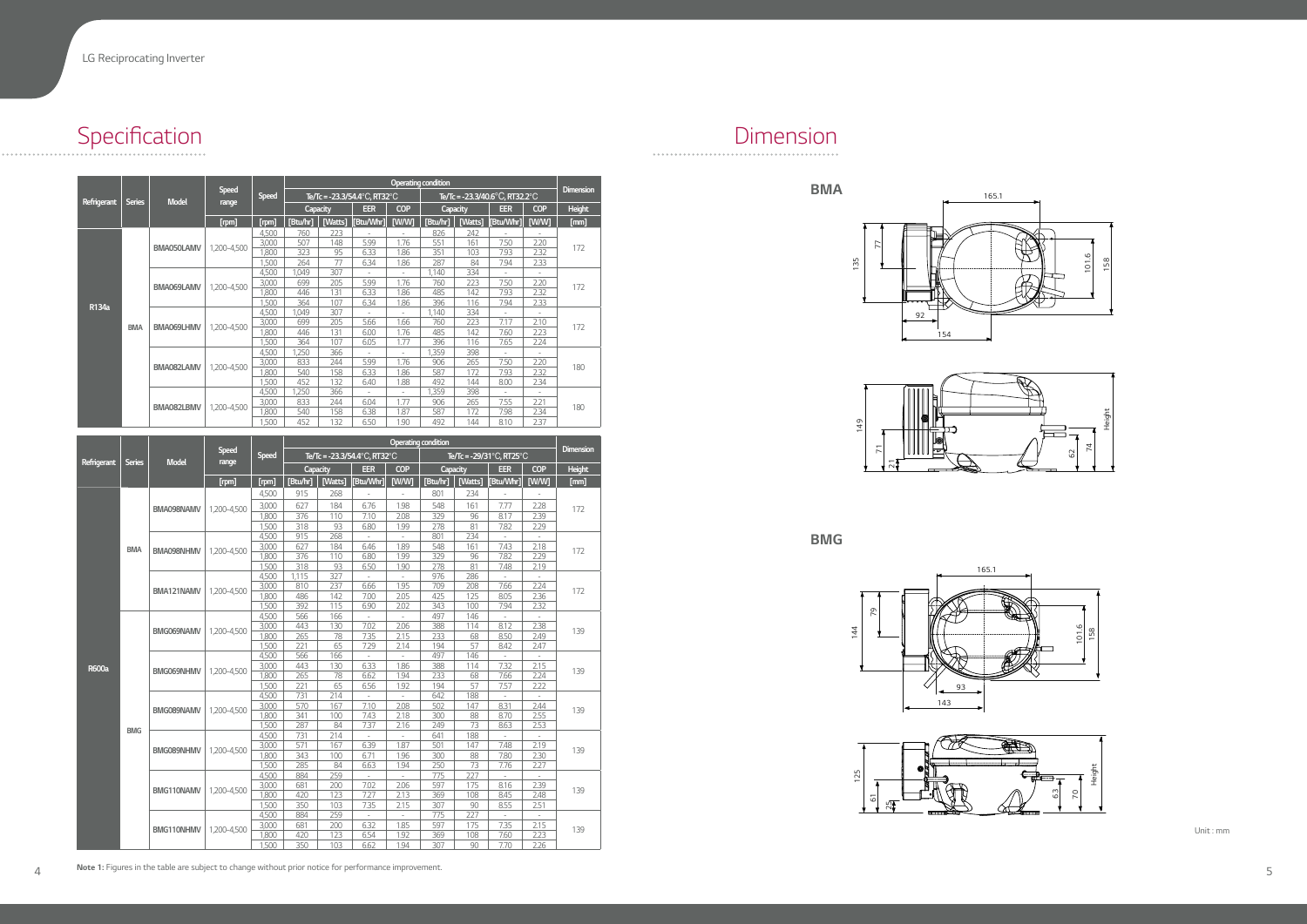Specification *Dimension*

| <b>Contents</b>                | <b>Detail</b>              |  |  |  |
|--------------------------------|----------------------------|--|--|--|
| Rated input power              | 220~240 Vac                |  |  |  |
| Maximum input current          | 3.0A                       |  |  |  |
| Maximum input power            | 260W                       |  |  |  |
| Operating compressor Hz        | 20~75Hz                    |  |  |  |
| Compressor connection color    | Black(U)/Blue(V)/Yellow(W) |  |  |  |
| Ambient operating temperature  | $-5 - 43$ °C               |  |  |  |
| Storage temperature            | $-25-85$ °C                |  |  |  |
| Max. storage relative humidity | 85%                        |  |  |  |

#### *Drive*

. . . . . . . . . . . . .

| <b>Contents</b> | <b>Detail</b> |
|-----------------|---------------|
| Inductance      | 4A, 26mH      |

#### *Noise Filter*

| <b>Contents</b>       | <b>Detail</b>     |
|-----------------------|-------------------|
| Inductance            | 0.8mH             |
| Wire diameter         | 0.8 <sub>mm</sub> |
| Maximum input current | 5A                |

#### *Reactor*

| <b>Contents</b> | <b>Detail</b>        |
|-----------------|----------------------|
| Type            | External type (3/4") |

*OLP*

*Attached Drive*

### *Separated Drive*











*Unit : mm*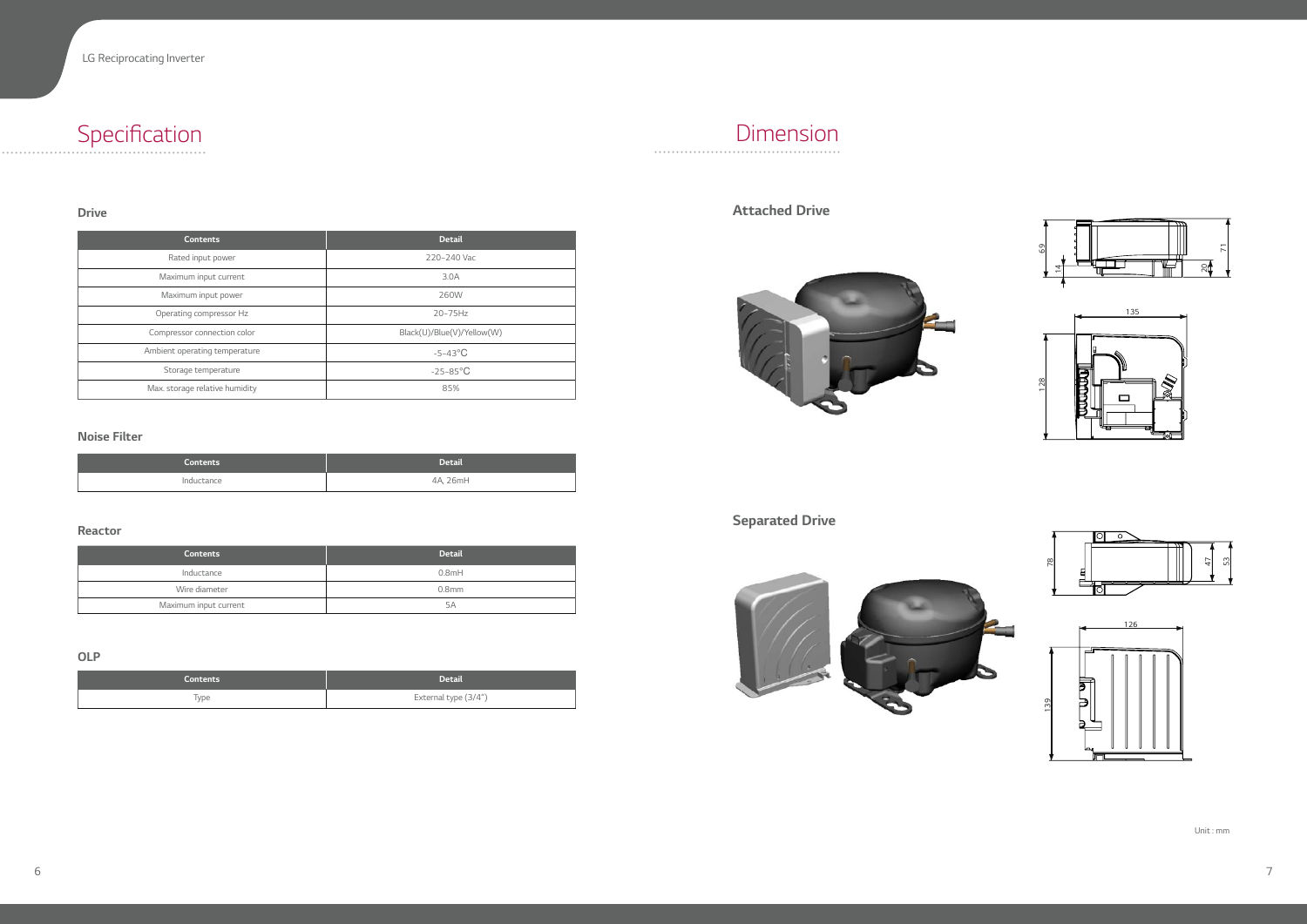# *Mounting Compressor base*

*Seat rubber*

*Cabinet base*

 $\begin{smallmatrix}&&1\\1&1&1&1&1&1&1&1&1&1&1&1&1&1&1&1&1\end{smallmatrix}$ 

### Packing & Container Stuffing Quantity







### *Drive Cable Connection*

|              |           |              | Carton |                | Container (20ft)<br>Below 15.3 Ton | Container (20ft)<br>Below 17.5 Ton |           |  |
|--------------|-----------|--------------|--------|----------------|------------------------------------|------------------------------------|-----------|--|
| <b>Model</b> | Quanitity | <b>Array</b> |        | Dimension (mm) |                                    | Quanitity                          | Quanitity |  |
|              | (EA)      | (WxDxH)      | W      | D              | н                                  | (EA)                               | (EA)      |  |
| BMG**NH      | 90        | 3x6x5        | 1.100  | 800            | 916                                | 1.890                              | 2,160     |  |
| BMG**NA      | 90        | 3x6x5        | 1.100  | 800            | 916                                | 1.890                              | 1,980     |  |
| <b>BMA</b>   | 72        | 3x6x4        | 1.100  | 800            | 916                                | 1,368                              | 1,584     |  |

V

*Note : Packing conditions are subjects to change without notice for customer's convenience.*

#### *Carton dimension & packing method*



*Pallet wood*

*Pad top (wood)*

*Pad double (HDPE)*

*Unit : mm*